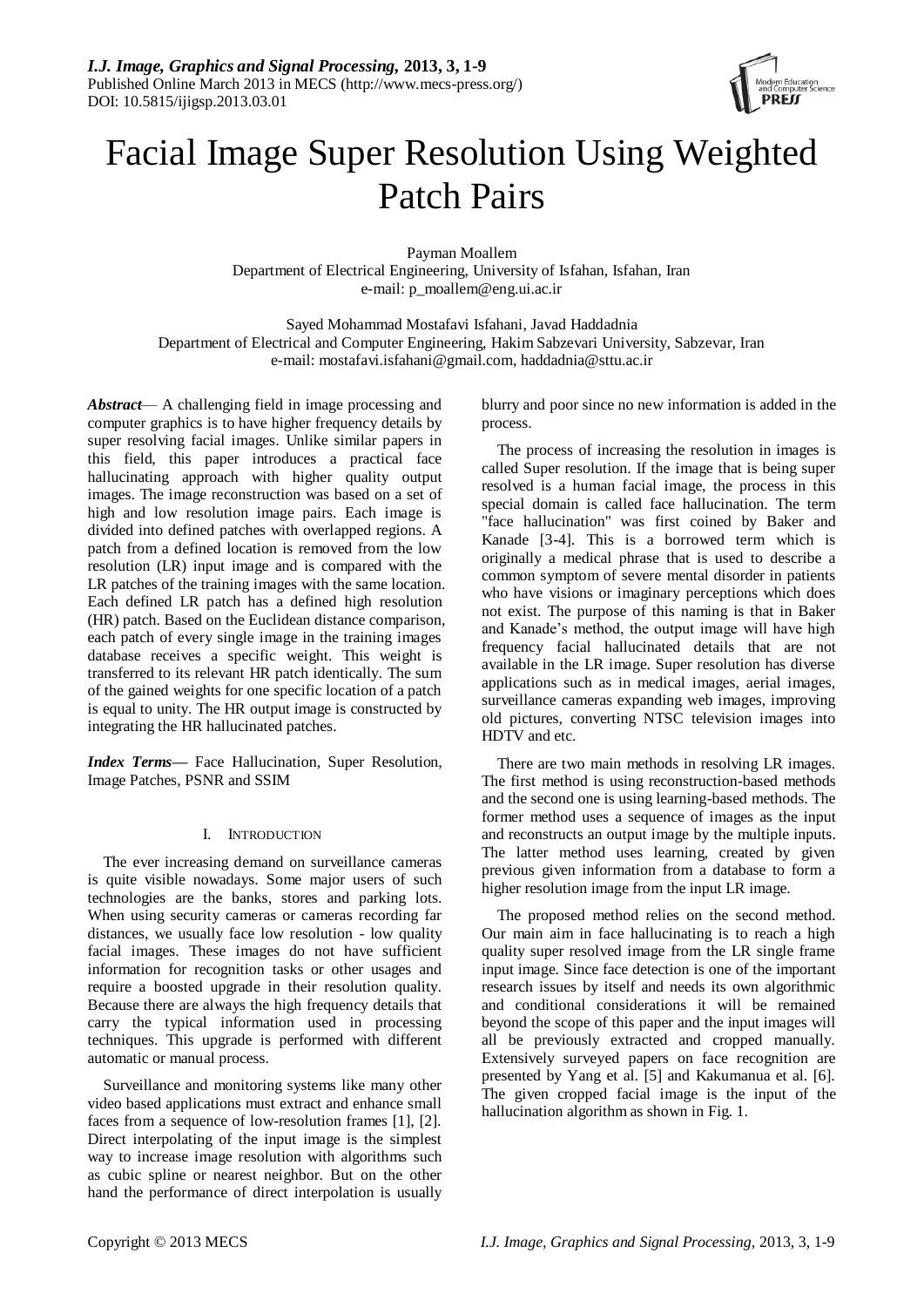

Fig. 1 An example of a low resolution single frame facial image: a) cropped facial region b) cubic spline interpolating c) desired HR image.

Prior work on face hallucination will be discussed briefly in section 2. The creation of image patches and the overall proposed system is discussed in section 3. The steps on creating the learning database come after that and then there are experimental results. Finally the concluding texts are the ending sections.

#### II. RELATED WORKS

The first two to propose a "recognition-based" superresolution (SR) method in their literature were Baker and Kanade [3-4]. In their pixel-wise method, it infers the high frequency components from a parent structure with the assistance of training samples. Their technique precisely functions by disintegrating an image into a pyramid of features including the first and second derivatives of the Gaussian pyramid and the Laplacian pyramid, and then searching the nearest neighbors of each pixel in this pyramid through a training dataset. In order to generate the target HR image, the highfrequency pyramid features for the input pixels are selected based on maximum a posteriori (MAP) formulation of the LR improvement problem.

A non-parametric patch-based prior along with the Markov random field (MRF) model to generate the desired HR images was executed by Freeman et al. [7]. By applying a homogeneous MRF model to learn the statistics between low-resolution "image" patches and underlying high-resolution "scene" patches, and the relation between neighboring "scene" patches, a framework for handling low-level vision tasks were implemented. The model is applied for generic image super-resolution when the scene and image are high- and low-frequency bands respectively.

Liu et al. [8] propose to integrate a holistic model and a local model for SR reconstruction. The performed twostep approach is executed by integrating a global parametric model with Gaussian assumption and linear inference and a nonparametric local model based on

MRF. Both of the two methods used complicated probabilistic models and were based on an explicit resolution-reduction-function, which is sometimes unavailable in practice [9].

Inspired by a well-known manifold learning method, Locally Linear Embedding (LLE), Chang et al. [10] implemented the Neighbor Embedding algorithm based on the assumption that small patches in the low- and high-resolution images form manifolds with similar local geometry in two distinct spaces. The local distribution structure in sample space is preserved in the down-sampling process, where the structure is encoded by patch-reconstruction weights.

Wang and Tang [11] suggested a face hallucination method using principal component analysis (PCA) to represent the structural similarity of face images. They considered the face hallucination problem as a transformation between different face styles. The implemented method used PCA to fit an input lowresolution face image to a linear combination of lowresolution face images in the training set. A highresolution image was then rendered by replacing the low-resolution training images with their high-resolution correspondences, while retaining the same combination coefficients. However, this method only utilizes global information without paying attention to local details.

Park et al. [12] proposed a technique derived from example-based hallucination methods and morphable face models. They proposed a recursive error backprojection method to compensate for residual errors, and a region-based reconstruction method to preserve characteristics of local facial regions. Then defined an extended morphable face model, in which an extended face is composed of the interpolated high-resolution face from a given low-resolution face, and its original highresolution equivalent.

An example-based Bayesian method for 3D-assisted pose-independent facial texture SR was introduced by Mortazavian et al. [13] Bayesian framework was implemented to reconstruct a high-resolution texture map given a low-resolution face image. Their method utilizes a 3D morphable model to map facial texture from a 2D face image to a shape- and pose- normalized texture map and vice versa.

# III. WEIGHTED PATCH PAIRS SUPER RESOLVING

The process of creating HR for LR input images while adding high frequency components to the image is similar to solving a mathematical problem with "*m*" equations and "*n*" unknown components while the quantity of the unknown components compared to the quantity of available equations are much more. This process is almost impossible unless we moderate the problem by narrowing down the domain into a specific application which in this special case is the human face domain. Since face images are well structured and have similar appearance, they span a small subset in the high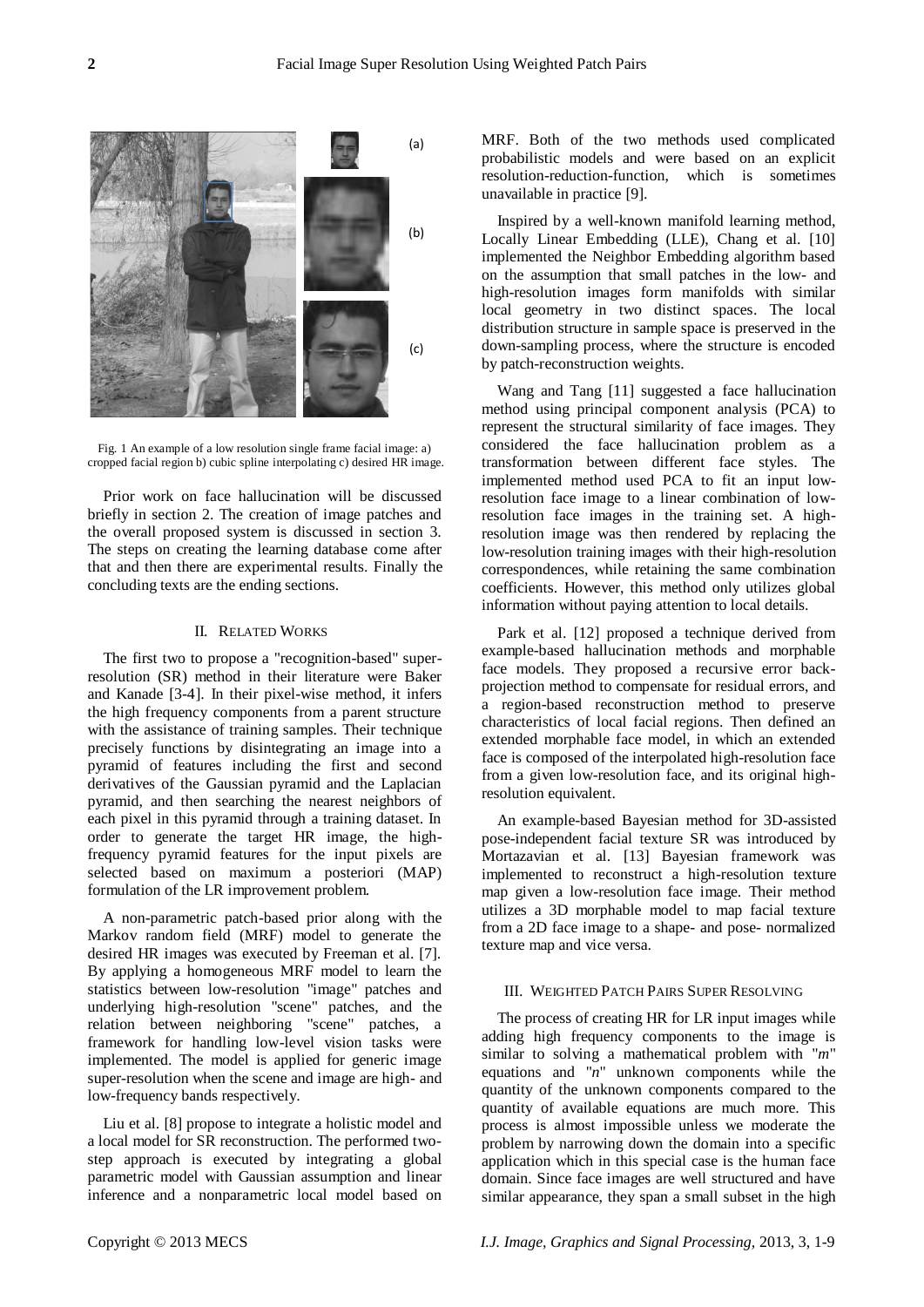dimensional image space [14]. This similarity can be more obvious when comparing texture and color of the skin or the shape of the eyes, nose, lips and the space between them in human facial images within the same race, sex and age. Utilizing the faces structural resemblance, implies that the high frequency detail can be inferred from the low frequency components. On the other hand human facial features vary from one person to other especially depending on their age, sex and ethnicity. And even in the same mentioned conditions human faces have a great appearance variety. This makes using holistic and global methods to act very poor without having the ability to create certain specific high frequency components in the facial image which act as visible traits for human based and machine vision recognition. Hallucination face images by the aid of weighted image pairs patches helps to improve the resolution of such images without blurring the image or giving a mean global output.

#### *A. CREATING THE PATCHES*

The two dimensional input image will be converted into a vector of the pixels at the first stage. Each image pair in the database was created by one HR image with its low quality image that is the smoothed and downsampled image of the HR pair. Both high and low resolution images are disintegrated into fixed size image patches with defined locations and with an overlapped region with their neighbor patches. Each LR image patch will be a pair for its corresponding HR patch. The ratio of the size of the LR patch to HR patch is proportional to the ratio of the HR image to the LR image. Each patch will be reshaped into a vector for further process. Each facial image will be considered as a matrix like  $\{X^M(i,j)\}_{M}^N$  $X^M(i, j)_{M=1}^N$  made of overlapping image patches where *N* is the total number of patches in image *X*. The patch in row *i* and column *j* in the patch matrix is mentioned by  $X^M(i,j)$ . Assume that each square patch fills  $n \times n$  pixels. For the LR image  $\{X^M(i,j)\}_{M}^N$  $X^M(i, j)_{M=1}^N$  if *n* is an odd digit, the patch  $X_L^M(i, j)$  will be overlapping  $n\times[(n-1)/2]$  pixels with its neighbor patch and for its proportional HR image the patch  $X_{H}^{M}(i, j)$  which fills *qn* $\times$ *qn* pixels will have overlapping on  $(qn)\times[q(n-1)/2]$ pixels. And if *n* is an even digit, the patch  $X_L^M(i, j)$  will be overlapping  $n \times (n/2)$  pixels with its neighbor patch and for its proportional HR image the patch  $X_{H}^{M}(i, j)$ which fills *qn*×*qn* pixels will have overlapping on  $qn \times (qn/2)$  pixels. An example of the creation of facial patch is shown in Fig. 2.



Fig. 2 Creation of the patches from the facial image

## *B. RECONSTRUCTION BASED ON PATCH*

Assume that  $X^p$  stands for the available learning database images having  $p=1,2,...,P$  where *P* is the number of these images. Each patch in the learning database will be in the form of  $\{X^{pM}(i,j)\}_{M}^{N}$  $\left(X\right)^{pM}\left(i,j\right)_{M=1}^{N}$ .

The reconstructions weight matrix will be as  $w_p(i,j)$ where  $w_p(i,j)$  is the representative for each patches share in the  $(i,j)$  location for reconstructing the input image located in the same mentioned location.

Each mentioned weight in its  $(i,j)$  location was considered in a way that the sum of the total weights will become unit. Suppose that *Y* is the image which will be super resolved and consider *Y* as patches in the form of  ${Y^M(i,j)}_M^N$  $(Y^M(i, j))_{M=1}^N$ . For the images in the learning database, the images available at the location  $(i,j)$  like  $X^{pM}(i,j)$ , will be a placed patch for the image patch of  $Y^M(i,j)$ . We expect that each patch like  $Y^M(i,j)$  in the human face image of  $\{Y^M(i,j)\}_{M}^N$  $(Y^M(i, j))_{M=1}^N$  to be expressed as (1).

$$
Y^{M}(i, j) = \sum_{p=1}^{P} w_{m}(i, j) X^{pM}(i, j) + e
$$
 (1)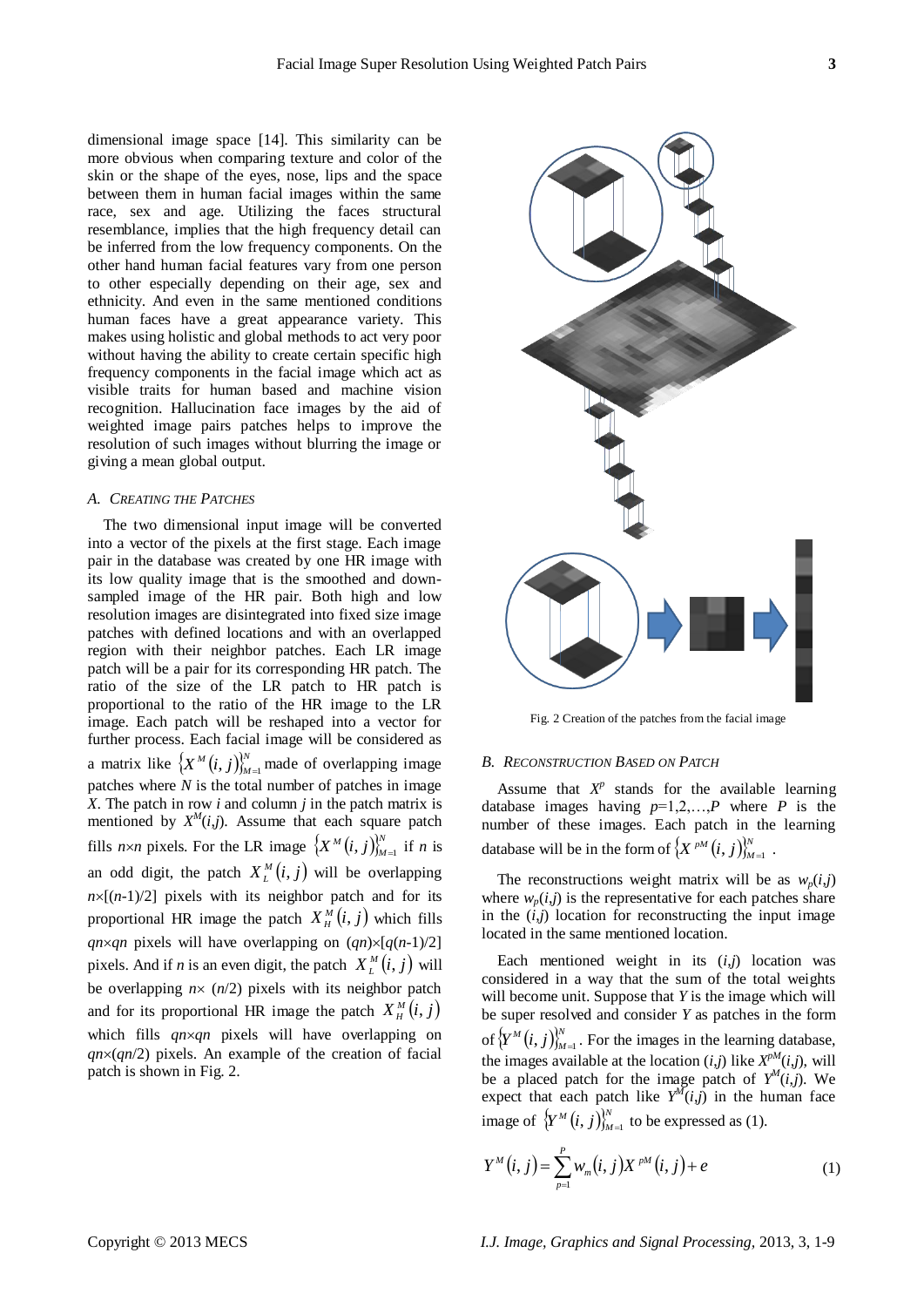where *e* remarks the reconstruction error. From (1) we can realize that the optimum weights for reconstructing the image depends on minimizing the quantity of the error *e*.

$$
w(i, j) = \underset{w_p(i, j)}{\arg\min} \left\| Y^M(i, j) - \sum_{p=1}^P w_m(i, j) X^{pM}(i, j) \right\|^2 \tag{2}
$$

where  $w(i,j)$  is a *P* dimensional weight vector for each reconstruction weight of  $w_p(i,j)$ . For each value of  $p=1,2,\ldots,P$  the value of *U* can be calculated by (3).

$$
U = Y^M(i, j)A^T - X \tag{3}
$$

where *A* is a column vector of ones and *U* is matrix which its columns are the values of the  $X^{pM}(i,j)$  patches. The local matrix of *V* can be found by  $V = U<sup>T</sup>U$ . Equation (2) is a constrained least squares problem where its solution can be as:

$$
w(i, j) = (V^{-1}A)/(A^{T}V^{-1}A)
$$
 (4)

A better way in obtaining  $w(i,j)$  is solving the linear system  $V.w(i,j) = A$  followed by changing the scales in order to a sum of one in the patches weights.  $w(i,j)$  can be used to reconstruct the new image patch  $Y_R^M(i, j)$ from  $(5)$  as:

$$
Y_{R}^{M}(i, j) = \sum_{p=1}^{P} w_{p}(i, j) X^{pM}(i, j) \cong Y^{M}(i, j)
$$
 (5)

where  $Y_R^M(i, j)$  is a vector converted into a matrix used to construct the whole image. The whole image is constructed by integrating the patches considering their original locations. The values of the overlapping pixels are calculated by averaging the pixel values between the two overlapping neighbor patches.

## *C. SUPER RESOLVING BASED ON PATCHES*

While having the LR image  $Y_L$  and the HR pair of this image  $Y_H$  which is  $q^2$  times bigger, the image resampling can be expressed by [3]:

$$
Y_L = \frac{1}{q^2} \sum_{k=0}^{q-1} \sum_{l=0}^{q-1} Y_H \big( qi + k, qj + l \big) + n(i, j) \tag{6}
$$

where *q* is a positive number and  $n(i,j)$  represents a random noise. If  $Y_L$ ,  $Y_H$  and *n* are vectors as  $L \times 1$ ,  $K \times 1$ and  $K \times 1$  respectively, (6) can be simplified to:

$$
Y_L = HY_H + n \tag{7}
$$

where  $H$  is a  $K \times L$  matrix. Equation (7) includes a smoothing and down-sampling process which can be expressed as (8) in image patches.

$$
\left\{ Y_L^M(i,j) \right\}_{M=1}^N = H \left\{ Y_L^M(i,j) \right\}_{M=1}^N + n \tag{8}
$$

For each  $Y_L^M(i, j)$  patch in the LR input image the weight of  $w_p(i,j)$  is obtained from (1) to (4) and satisfies (9):

$$
Y_L^M(i,j) \cong \sum_{p=1}^P X_L^{pM}(i,j) w_p(i,j) \tag{9}
$$

Replacing each LR image patch  $X_L^{pM}(i, j)$  with its proportional HR one  $X_{H}^{pM}(i, j)$  results in (10).

$$
\sum_{p=1}^{P} X_L^{pM}(i,j) w_p(i,j) = Y_L^{pM}(i,j)
$$
\n(10)

Without considering the effect of noise from (7) and  $(10)$  we have:

$$
H.Y_H^{pM}(i, j) = \sum_{p=1}^{P} H.X_H^{pM}(i, j) w_p(i, j)
$$
  
= 
$$
\sum_{p=1}^{P} X_L^{pM}(i, j) w_p(i, j)
$$
 (11)

From (9) and (11) we have:

$$
Y_L^M(i,j) \cong H.Y_H^M(i,j) \tag{12}
$$

It can be seen from (12) that the degradation value of  $Y_H^M(i, j)$  is close to the LR input  $Y_L^M(i, j)$ . All the HR patches  $Y_H^M(i, j)$ , are integrated to reconstruct the HR whole final output image  ${Y_H^M(i,j)}_M^N$  $\left[Y_{H}^{M}(i,j)\right]_{M=1}^{N}$  considering their original locations. The values of the HR pixels which are in the overlapping regions are calculated by averaging the pixel values between the two overlapping HR neighbor patches.

The symbolic super resolving process shown in Fig. 3 can be described in these steps. At the first step the input image will be reshaped into patches as described before. In the next step each LR patch is compared to the proportional LR patches in the learning database according to their location and receives one weight by each comparison. In the third step the concluded weights created by comparing the LR images are used as weights proportionally on the HR pairs and at the end the HR output is created by integrating the HR output images created in the third step.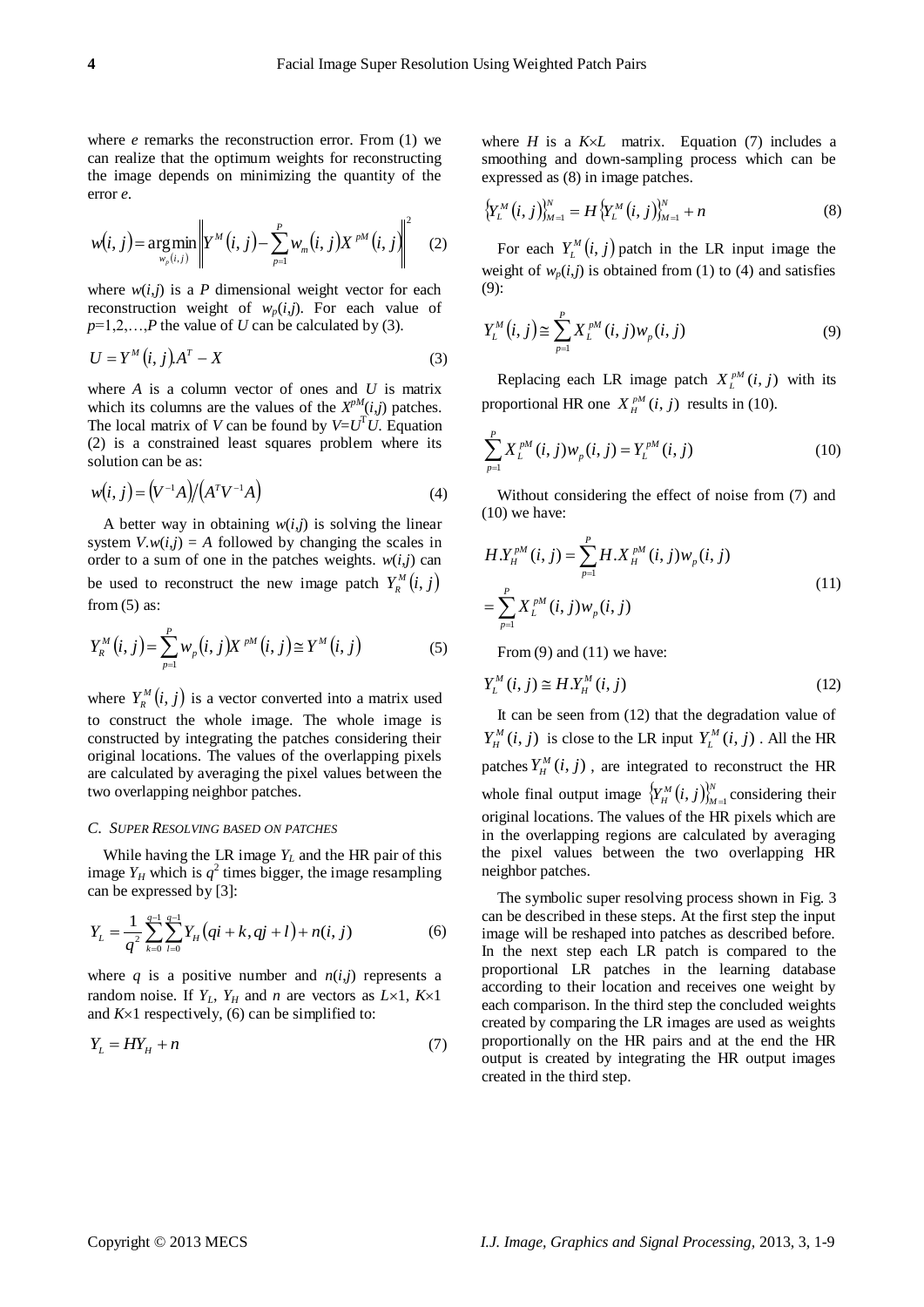

Fig. 3 The framework of using high and low resolution image pairs in the proposed face hallucination method

# *D.* THE LEARNING DATABASE

In order to create the learning image database 600 frontal face images were used. These images were brought from famous available image databases such as ORL, ESSEX, YALE, ABERDEEN and LFW. Using multiple databases increases the functionality and makes the system robust. Although different available races, illuminations, facial poses and other conditions that has effects on the image reconstruction are gathered together in the face database, the proposed system functions hale.

The database images were all firstly converted to gray-scale. In order to create the high-LR image pairs from the available databases at first the images which the region containing the face had a resolution higher than  $96 \times 128$  pixels were selected. After the face region was centered and replaced in a  $96 \times 128$  window in such a way that the center of the two eyes and the ending point of the noise followed a pre marked face image used as a reference it was cropped. Following this operation the LR image pair was created by having a 4x size reduction which was handled by smoothing and down-sampling the HR pair ending in a  $24\times32$  pixels facial image. The mentioned window sizes are determined to 96×128 and 24×32 pixels because most automated face processing tasks are possible with 96×128 pixel images [3].

We developed a resolution enhancement in a  $24\times32$ pixels facial image. The mentioned window sizes are determined to 96×128 and 24×32 pixels because most automated face processing tasks are possible with 96×128 pixel images [3]. We developed a resolution enhancement algorithm, specifically for faces, that can convert a small number  $24 \times 32$  pixel image of a face into a single 96×128 pixel image. It shall be mentioned using this method we can still have an increase in resolution from a desired input image size to a desired output by changing the database image pairs but based on the image pair sizes the quality of super resolving may vary to a higher or lower facial image output.

## IV. EVALUATION

In order to quantifiably measure the performance of the proposed algorithm, we evaluated the peak signal-tonoise ratio (PSNR) and the Structural SIMilarity (SSIM) index [15] as measurements between the ground truths face images and the hallucinated facial images. The Mean Square Error (MSE) and the PSNR are the two error metrics used to compare image compression quality which have clear physical meanings and are simple to compute. The MSE represents the cumulative squared error between the compressed and the original image, whereas PSNR represents a measure of the peak error. The lower the value of MSE means the lower the error. Again, the higher the PSNR also means the better the quality of the compressed or reconstructed image. However, they are not very well matched to perceived visual quality. To compute the PSNR, at first the meansquared error is calculated using (13):

$$
MSE = \frac{\sum_{M,N} [I_1(m,n) - I_2(m,n)^2]^2}{M*N}
$$
 (13)

where *M* and *N* are the number of rows and columns in the input images, respectively. Followed by (13) PSNR is computed using (14):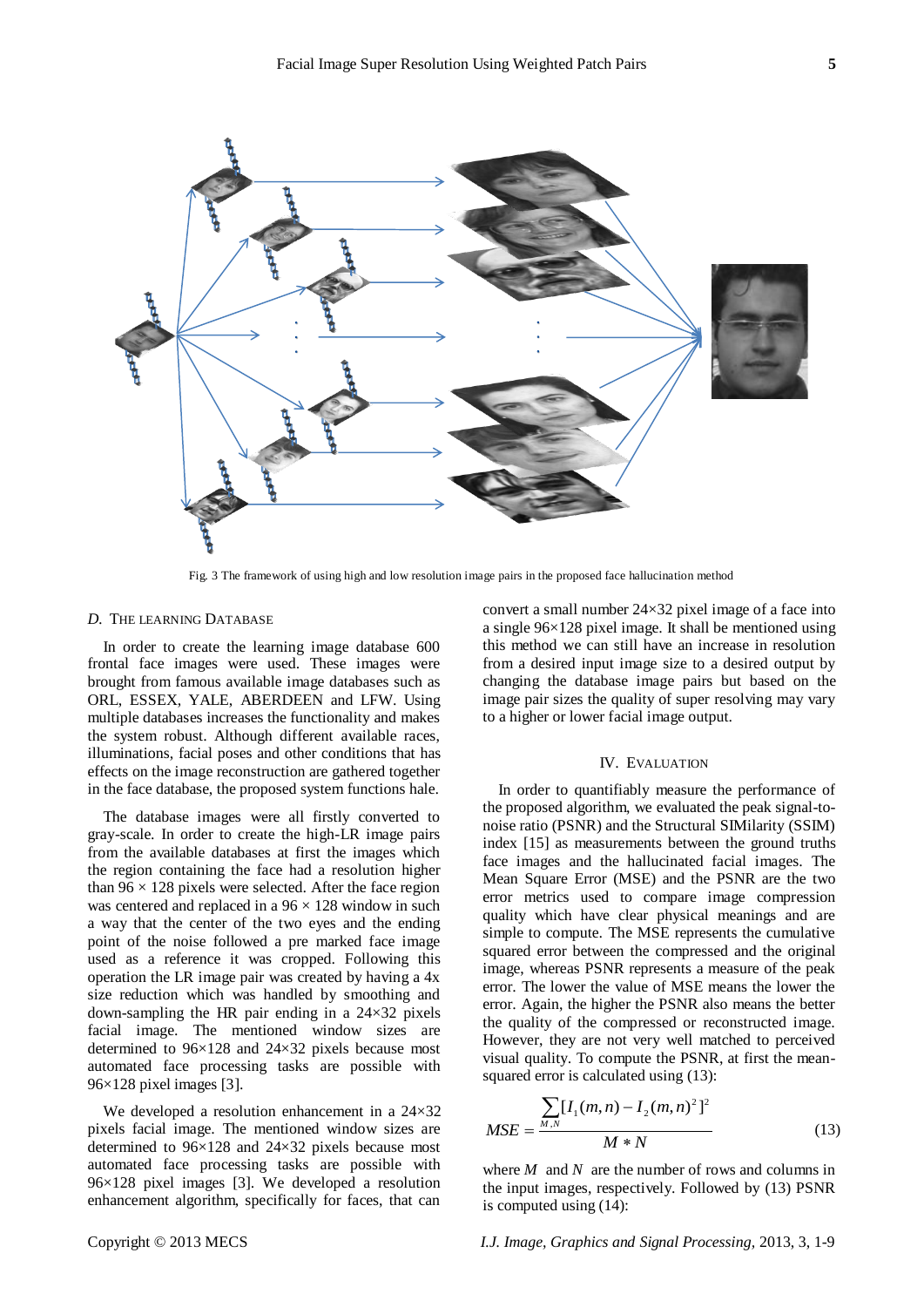$$
PSNR = 10 \log_{10} \left( \frac{L^2}{MSE} \right) \tag{14}
$$

where  $L$  is the maximum fluctuation in the input image data type. Since the facial images are gray-scale 8-bit unsigned integer data type, *L* is 255.

The MSE/PSNR is not as consistent as the human eyes perception in measuring the visual quality of images; hence the SSIM as a complementary measurement to evaluate the respective methods performances is also adopted. SSIM is a method that provides a quality measurement of images based on their structural contents. Since the structures of the objects in the scene are independent of the illumination, SSIM separates the influence of the illumination. As SSIM is based on structural content rather than Mean Squared Error with error weighted by different visibility models of the human visual system, it does not suffer from this issue, yet is strongly correlated with perceptual image quality. For SSIM, the highest score happens when two images are identical. The PSNR and the SSIM values for a sample of randomly selected individuals are plotted in Fig. 6 and Fig. 7 respectively. Fig. 6 and 7 shows that our proposed method has better score than that of the other two techniques in terms of PSNR and SSIM, which were confirmed also by the visualization of Fig. 4



Fig. 4. Comparing the proposed method a)low resolution facial image b)cubic spline c)Baker's method d)proposed method e)original HR image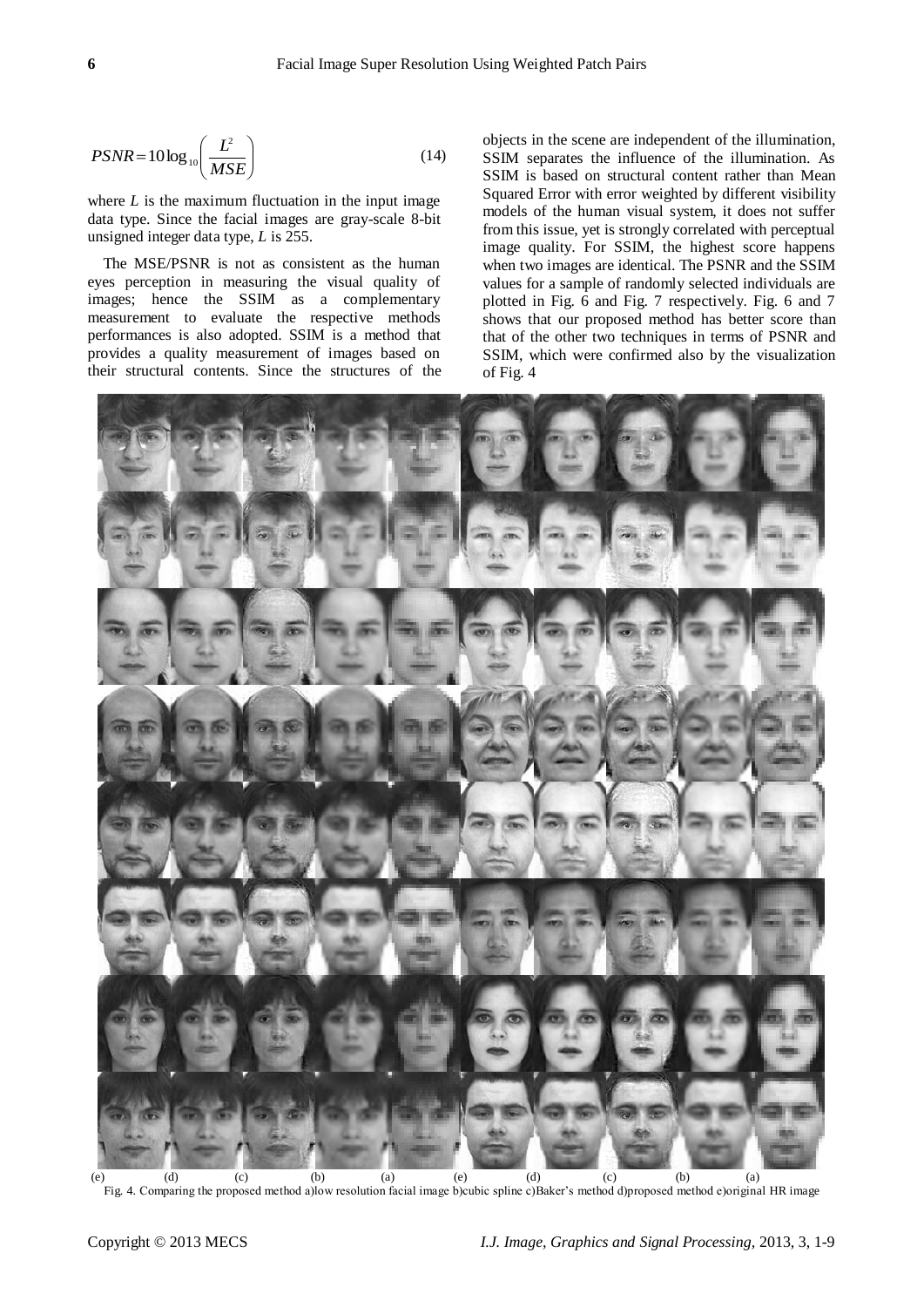



Fig. 6 PSNR values of the hallucinated results of three different methods of 31 randomly selected individuals



Fig. 7 SSIM values of the hallucinated results of three different methods of 31 randomly selected individuals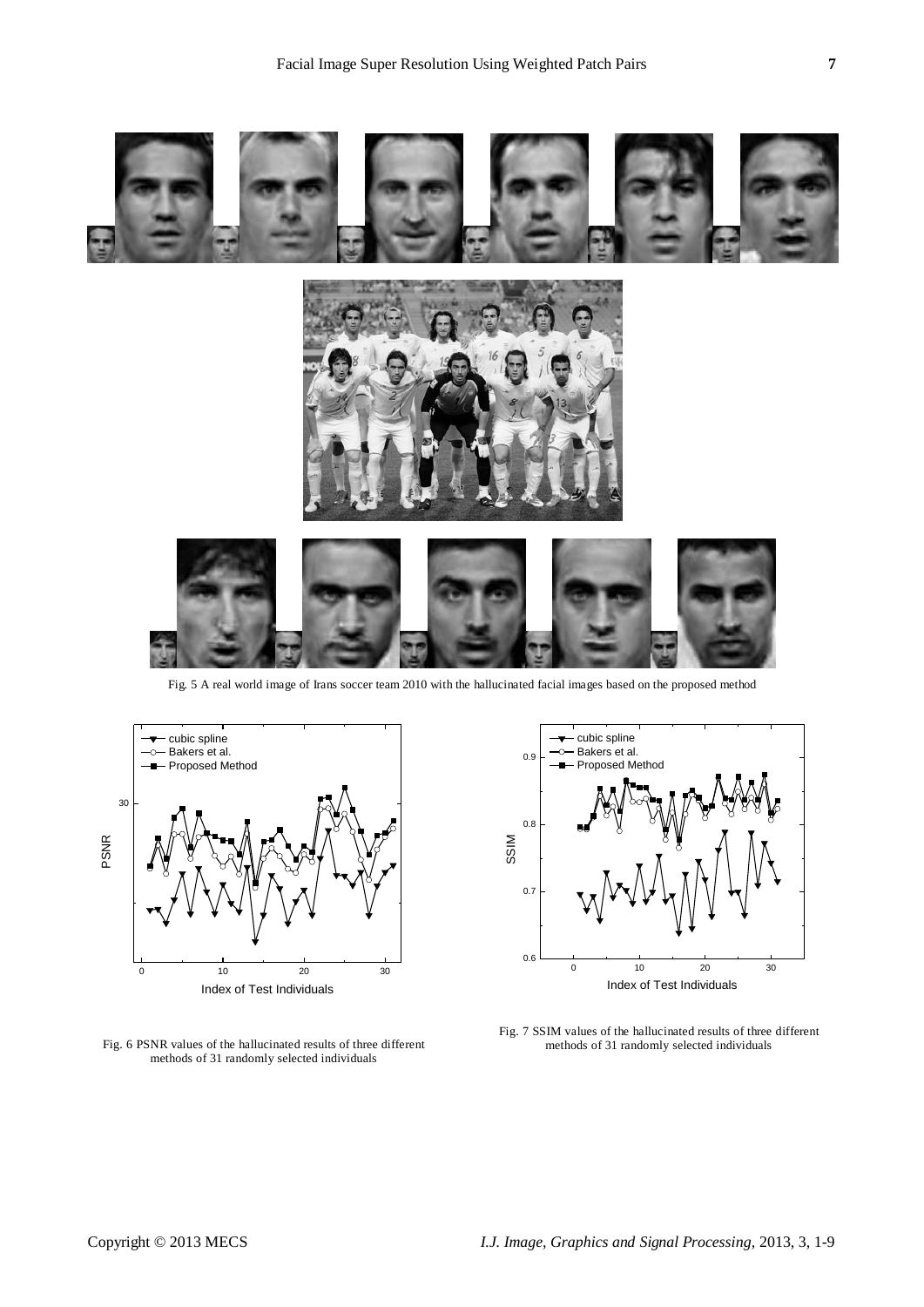# V. EXPERIMENTAL RESULTS

In order to show the improvement of the images resolution and having an easier comparison, the results of implying the described method is brought in Fig. 4. At first the LR input image with the size of  $24 \times 32$ pixels is shown the result of face hallucinating using cubic spline and Bakers [3] method is brought next and finally the mentioned method and the original HR image is brought in the last two columns. A real world image is brought in Fig. 5 including the LR images used as inputs and the hallucinated HR outputs. In order to quantifiably measure the performance of the proposed algorithm, we evaluated the peak signal-to-noise ratio (PSNR) and the Structural SIMilarity (SSIM) index as measurements between the ground truth face images and the hallucinated facial images brought in Fig. 6 and 7. Comparing Fig. 4, 6 and 7, our proposed method has better score than the other two techniques in terms of PSNR and SSIM and also by the means of human visualization.

## VI. CONCLUSION

A practical facial super resolution method based on the acquired weights form image patch pairs was described in this paper. High and low resolution image pairs in the image database were the key for in the learning stage. A patch was removed from a defined location of the LR input image and was compared with the LR training images patches with the same location. By this comparison a weight for each LR images patch is gained. After estimating the corresponding weights, the learning databases HR images patch which was a pair for the LR images patch was used to hallucinate the input LR image. The HR output image was constructed by integrating the HR hallucinated patches. Experimental results demonstrate performance superiority and novelty in terms single modal face hallucination.

#### **REFERENCES**

- [1] B. Tom and A. Katsaggelos, "Resolution enhancement of monochrome and color video using motion compensation," IEEE Trans. Image Process., vol. 10, no. 2, pp. 278–287, Feb. 2001.
- $[2]$  W. Liu, D. Lin, and X. Tang, "Neighbor combination and transformation for hallucinating faces," in Proc. IEEE Conf. Multimedia and Expo, Amsterdam, The Netherlands, Jul. 2005, pp. 145– 148.
- [3] S. Baker and T. Kanade, "Hallucinating Faces," in Proc. of Inter. Conf. on Automatic Face and Gesture Recognition, pp. 83-88, 2000.
- [4] S. Baker and T. Kanade. Limits on superresolution and how to break them. IEEE Transactions on Pattern Analysis and Machine Intelligence, 24(9):1167–1183, 2002
- [5] M.-H. Yang, D. J. Kriegman, and N. Ahuja, "Detecting faces in images: A survey," IEEE Trans. Pattern Anal. Mach. Intell., vol. 24, no. 1, pp. 34–58, Jan. 2002.
- [6] P. Kakumanua, S. Makrogiannisa, and N. Bourbakis, "A survey of skin-color modeling and detection methods," Pattern Recognit., vol. 40, no. 3, pp. 1106–1122, Mar. 2007.
- [7] W. T. Freeman, T. R. Jones, and E. C. Pasztor, "Example-Based Super-Resolution," IEEE Comput. Graph. Appl., vol. 22, no. 2, pp. 56-65, 2002.
- [8] C. Liu, H. Shum, and C. Zhang, "A Two-Step Approach to Hallucinating Faces: Global Parametric Model and Local Nonparametric Model," in Proc. of CVPR, Vol. 1, pp. 192- 198, 2001.
- [9] W.Liu,D.H.Lin,X.O.Tang,Hallucinating faces: Tensor Patch super-resolution and coupled residue compensation,in Proceedings of the IEEE Computer Society Conference on Computer Vision and Pattern Recognition,United States, 2005,pp.478–484.
- $[10]$  H. Chang, D. Y. Yeung, and Y. Xiong, "Superresolution through neighbor embedding," in Proc. IEEE Conf. Computer Vision and *Pattern Recognition*, 2004, pp. 275–282.
- $[11]X$ . Wang and X. Tang, "Hallucinating face by eigentransformation," to appear in IEEE Trans. on Systems, Man, and Cybernetics, Part-C, Special issue on Biometrics Systems, 2005.
- [12] J. S. Park and S. W. Lee. An example-based face hallucination method for single-frame, lowresolution facial images. IEEE Transactions on Image Processing, 17(10):1806–1816,2008.
- [13] P. Mortazavian, J.V Kittler, W.J. Christmas, "3D-Assisted Facial Texture Super-resolution", BMVC09 xx-yy 2009
- [14] P. S. Penev, and L. Sirovich, "The Global Dimensionality of Face Space," Proc. of IEEE *International Conference on Automatic Face and Gesture Recognition,* pp. 264-270, 2000.
- [15]Z. Wang, A. C. Bovik, H. R. Sheikh, and E. P. Simoncelli. Image quality assessment: From error visibility to structural similarity. IEEE Trans. on Image Processing, 27(4):619– 624, 2005.